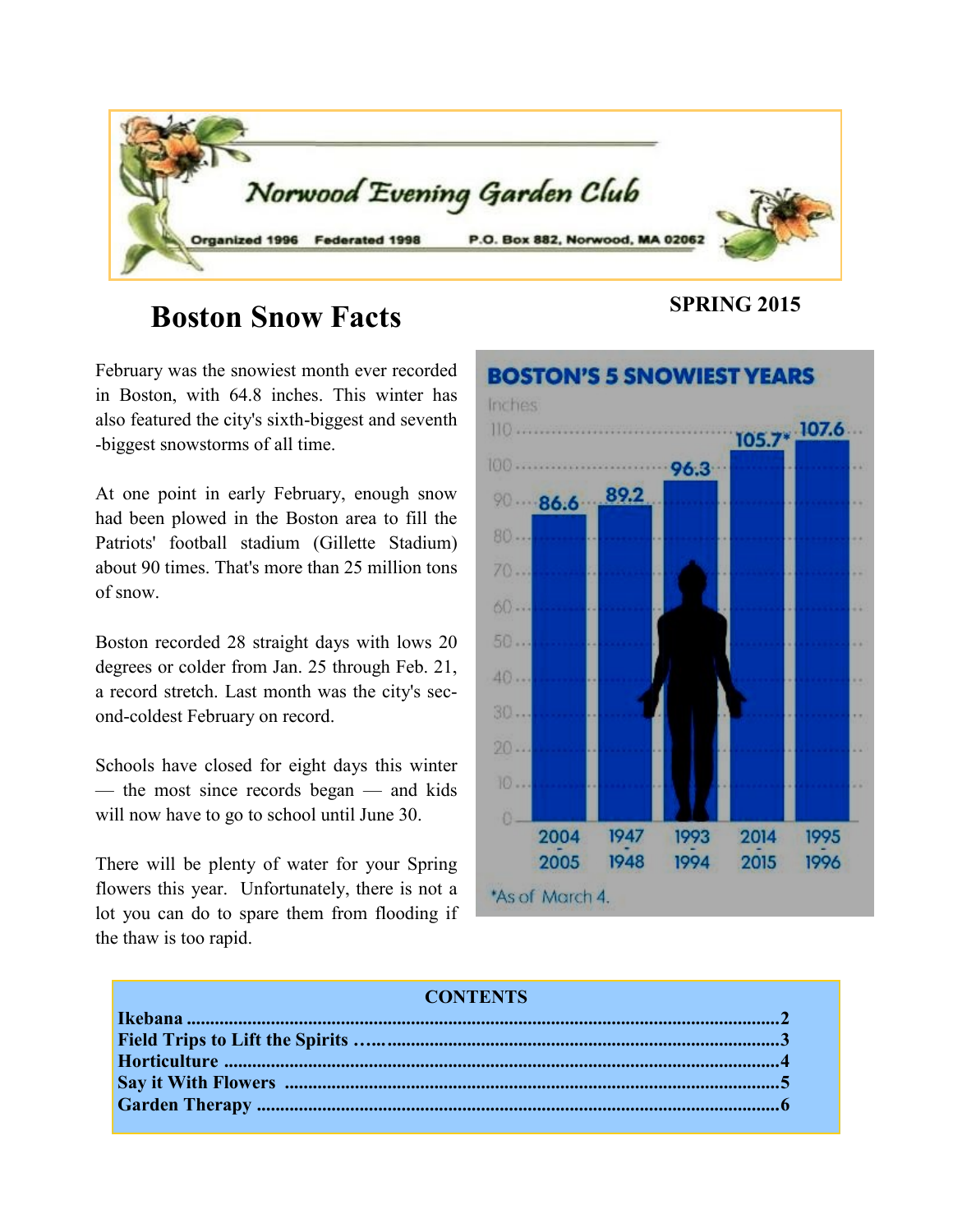#### **IKEBANA: The Art of Japanese Flower Arranging** *or The Appreciation of Harmony With Nature*

#### *By Barbara Hopcroft*









Ikebana is the art of Japanese flower arranging. Going back over 1,200 years, it has its origins in the decorating of Zen Buddhist shrines by priests and complements the Buddhist principle of clear and awake mind. It is a disciplined art form where nature and humanity are brought together. Its spiritual origins emphasize space in an arrangement, as opposed to the full bouquet effect of traditional western flower arrangements.

Ikebana emphasizes the qualities of stems, leaves and branches as well as flowers, with an emphasis on the shape, line and form of each item used in the arrangement as well as the arrangement as a whole. A basic arrangement form is that of a triangle, often comprised of branches or twigs with a minimum of other plant material. It is meant to be a contemplative type of flower arranging, with the arranger appreciating nature and the variety and beauty of individual pieces of plant material in the present.

Over nine schools of Ikebana have evolved, still practiced by Buddhist priests and practitioners as well as the general public. The flower arranging custom of Japan, Ikebana has spread to many other countries where people learn a particular school of Ikebana from a person who usually has studied with a master, often in Japan. Practice in a particular school ranges from a simple form to more complex free-style designs and someone may spend months or years before gaining a certificate of achievement in a particular Ikebana school. This type of teaching/learning organization keeps the integrity of the Ikebana practice intact from place to place and person to person.

I find that utilizing space and form in the arrangement of plant materials provides a contemplative, harmonious discipline that is very satisfying. One original Buddhist interpretation is that the three basic points (the triangle) represents heaven (sky), earth (ground) and man. This interplay of man's place in the universe and the balance of heaven, earth, nature and man provides a great amount of contemplative material, both in the plant matter one chooses in the design as well as the philosophy of man's place on earth.

Sogetsu is popular in the West as it incorporates aspects of traditional Ikebana with more modern aspects of flower arranging. Several members of the Acton, Norwood and Wollaston garden clubs study with Joanne Caccavale of Weymouth, a certified teacher of the Sogetsu School of Ikebana. Barbara Hopcroft, Nancy Costa, Donna Lane and Julie Stenson are first year Ikebanists in the Sogetsu school and a sample of their stunning work is shown to the left. There are many opportunities to take classes locally and a Sogetsu organization in MA meets monthly. For information on the MA Chapter, go to http://www.ikebanaboston.org.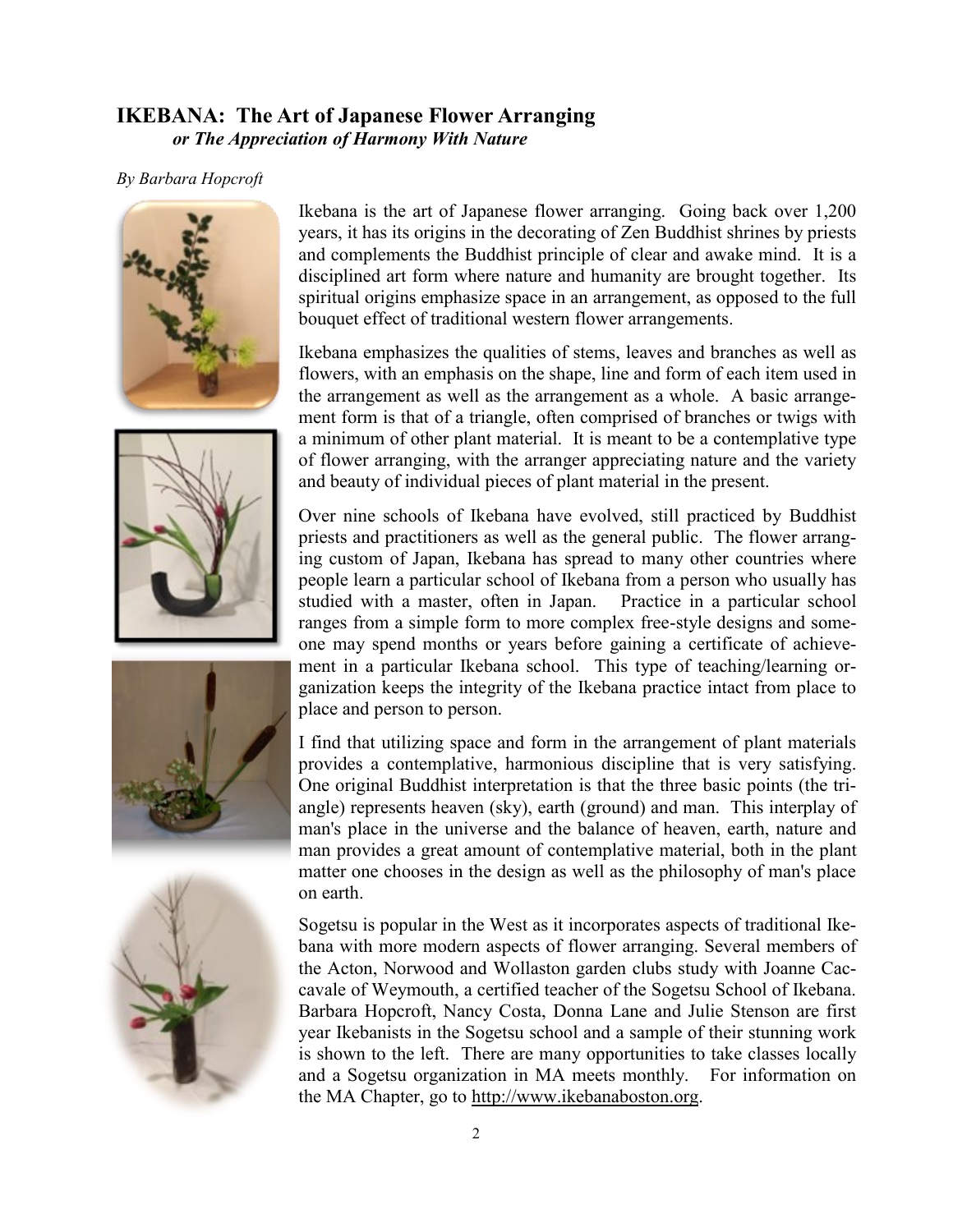#### **Field Trips to Lift the Spirits**

#### *By Nancy Costa*

**"Gardens and flowers have a way of bringing people together, drawing them from their homes." Clare Ansberry,** *The Women of Troy Hill: the Back-Fence Virtues of Faith and Friendship*



We are fortunate to have so many exciting, local garden and floral events in March and April. Check out the following opportunities:

- **Boston Flower & Garden Show. March 11 - 15**. *Come see the NEGC Structures exhibit.* The Boston Flower & Garden Show, Seaport World Trade Center, 200 Seaport Boulevard, on Wednesday, March 11 through Sunday, March 15, 2015 with the theme "Season of Enchantment." Our gardens are places of magical metamorphosis. They're the stage on which Mother Nature reveals her most wow-worthy wonders; where a talented designer can cast a spell over a dull patch transforming it into a colorful and lively oasis. And it's where a little toil mixed with a few tiny seeds can conjure a breathtaking bounty for our vases and plates. Join us for this celebration of multi-hued magic as our garden designers, floral arrangers, photographers and amateur horticulturalists explore the mystical joys of the spring landscape. Top garden writers, industry experts and creative local chefs will share ideas and inspiration. The diverse and lively garden marketplace offers a treasure trove of plants and hundreds of the newest gardening products to kick off our own spring transformations. For more information: <http://www.bostonflowershow.com>
- **Art in Bloom, Norwood Evening Garden Club. April 11 & 12**, George H. Morse House. 11th annual Art in Bloom exhibits garden club members' floral interpretations of 27 students' artwork from Norwood and Walpole High Schools. Exhibition times are Saturday, 10 a.m.–5:00 p.m. and Sunday, 1:00 p.m.–5:00 p.m.
- **Museum of Fine Arts, Boston. Art in Bloom. April 25 - April 27**, 10:00 a.m. 4:45 p.m. Join us for this exuberant spring festival of fine art and floral design, with offerings of guided tours, workshops, and high tea among MFA treasures. Garden clubs and professional designers from across New England create floral arrangements inspired by the MFA's works of art. For more information: [http://www.mfa.org/](http://www.mfa.org/programs/special-event/art-bloom) [programs/special-event/art-bloom](http://www.mfa.org/programs/special-event/art-bloom)
- **Norwood Evening Garden Club Field Trip to MFA's Art in Bloom, Saturday. April 25.** Carpool to Museum of Fine Arts, Boston. Meet at First Baptist Church lot at 9:15 a.m. Arrive at MFA at 10:00 a.m. and depart MFA at 3:00 p.m. \$25 adult admission at MFA, \$23 seniors (65+), or check out free or reduced museum passes at your local library. Sign-up clipboard at the March NEGC meeting. See Nancy Costa for more information.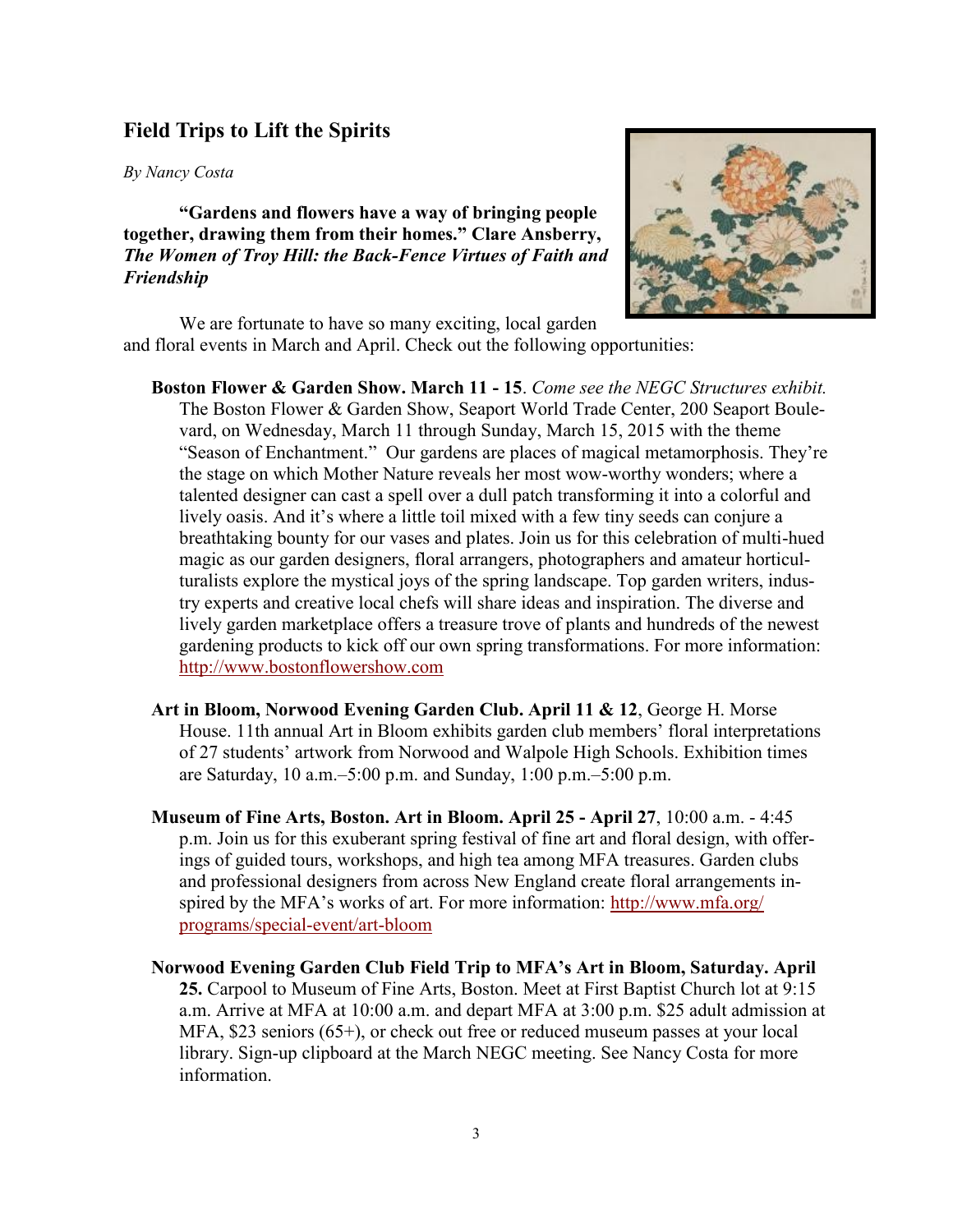## **Horticulture**

*By Anne Heller*

For those of you who have not discovered *Bringing Nature Home* by Douglas W. Tallamy, I am recommending this wonderful book, which is about why and how to sustain wildlife with native plants.

Dr. Tallamy is an entomologist who discovered many years ago on his newly purchased property that there were a multitude of invasive plants there. He and his wife decided to make a project of removing as many of them as possible. They also replaced them with native plants. What they soon discovered was an increase in the number of native bugs on the property. This led him to conclude that native bugs are better nourished



when they feed on native plants with which they have evolved over hundreds of thousands of years. In fact, there will be many more native bugs if there are more native plants. We have lost a great many native plants over the past 400 years mainly through habitat destruction, the spread of invasive plants, and the overuse of pesticides.

Tallamy says that insects are the most important herbivores in our suburban ecosystems because they pass on the energy from plants to other animals which pass that energy on up the food chain. Without bugs, the food chain will collapse. He says, "We humans have disrupted natural habitats in so many ways and in so many places that the future of our nation's biodiversity is dim unless we start to share the places in which we live --our cities and...our suburbs--with the plants and animals that evolved here." He goes on to add, "We may witness extinction on a scale that exceeds what occurred when a meteor struck the Yucatan Peninsula at the end of the Cretaceous Period. "

Last summer and fall when I walked through the Arnold Arboretum, I noticed lots of trees and shrubs with leaves that showed signs of insect bites. After reading Tallamy's book, for the first time I was able to rejoice that bugs were being fed, rather than despair at signs of "imperfection." They meant that insects had been able to get nourishment and live to provide food for baby birds. Tallamy explains that although adult birds can obtain nourishment from berries and fruit of alien plants, baby birds require the protein that comes from bugs.

Something else I learned from Tallamy and want to share with you concerns the monarch butterfly, which in its adult form can obtain nourishment from the alien butterfly bush, buddleja. However, it must have some form of native butterfly weed, *Asclepias*, on which to lay its eggs. Tallamy says that there is hope if we all start in our own small ways to increase the native plants on our properties. I hope as you begin reading those catalogues that are flooding our mailboxes lately, you'll consider adding a few natives to your gardens.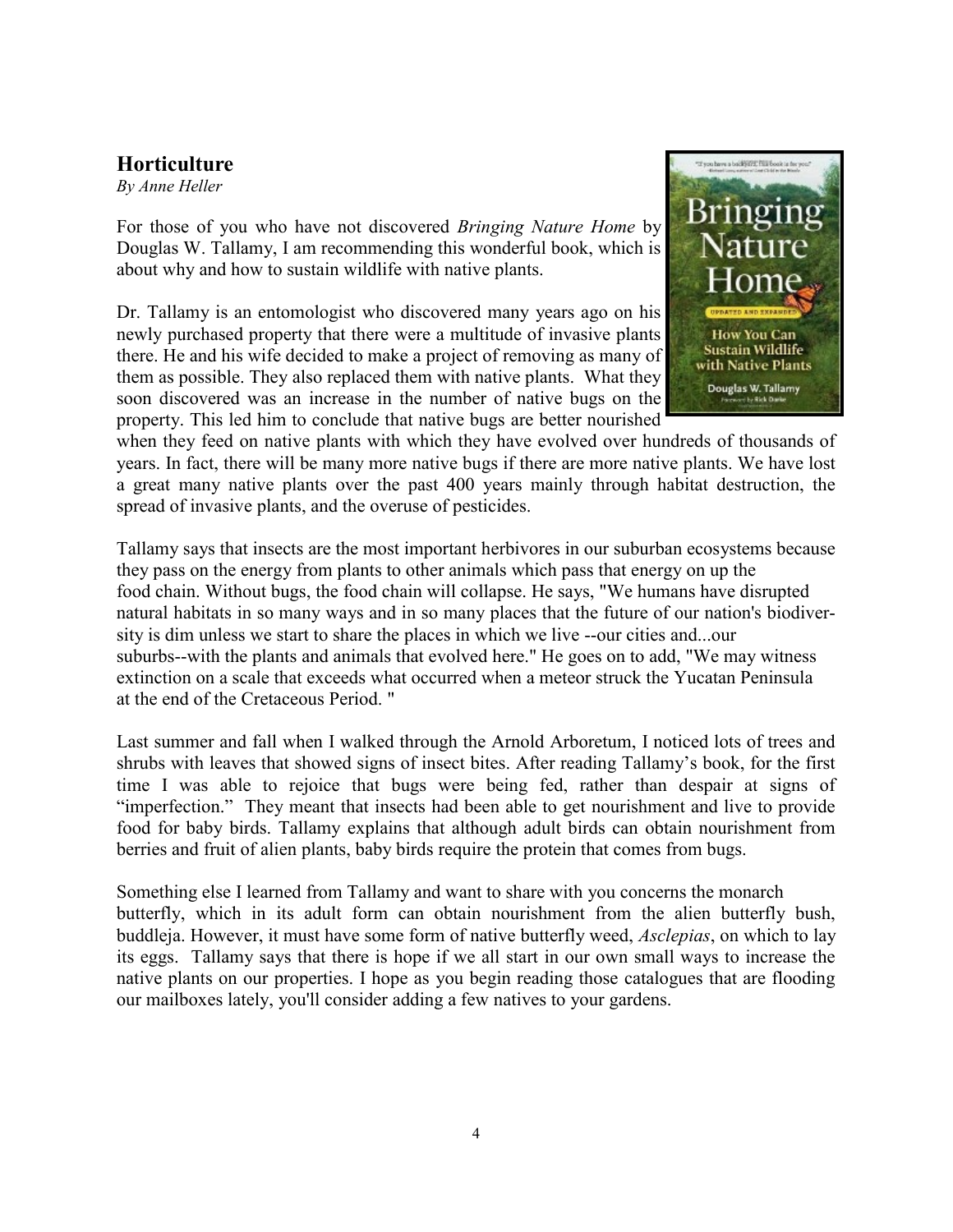### **Say It with Flowers**

*By Rita Russo*

Award-winning floral designer Thelma Shoneman instructed and entertained us at our February meeting with a delightful array of designs that appeared to be completely effortless as she assembled them. She gave a constant stream of helpful suggestions and hints that she assured us we could do ourselves and get the same effect. Designing seemed to be as natural as breathing to her, as





she moved from one arrangement to the next, each one a unique delight, completely different from all of the others. Members were transfixed as she took Deco Beads (hydrogel granules) soaked in water, and layered orchids

in a clear vase between them. When she added more water, they balls became invisible, and the blossoms appeared

to be suspended in the water. It was

magical. She also did some fun things with Glu Dashes, which have endless possible uses in floral arranging.





After the terrible winter we have had, a good dose of spring was exactly what we needed. Thelma most certainly provided it.